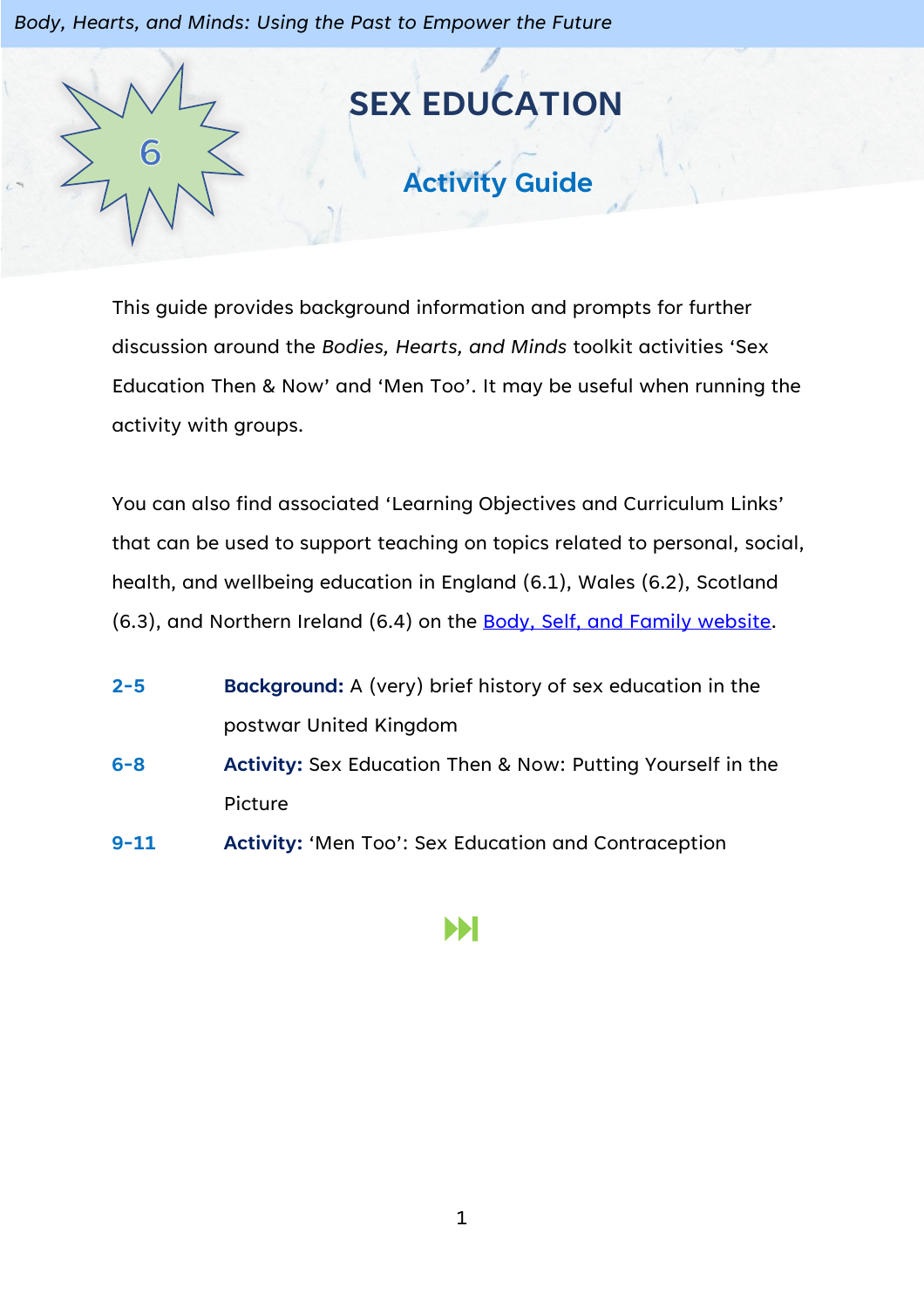#### **A (VERY) BRIEF HISTORY OF SEX EDUCATION IN THE POSTWAR UNITED KINGDOM**

The history of sex education in the United Kingdom varies across its regions. The 1993 Education Act required secondary schools in England and Wales to provide sex education but left the content of this education up to schools. In Scotland, no area of the curriculum is mandatory. In sex education as in other areas, education authorities and schools make their own decisions about what is taught and at what age. Likewise, in Northern Ireland sex education has never been compulsory.

In all regions, during the twentieth century provision of sex education was often patchy within individual schools, and inconsistent across the education system of that region. There was no standard age at which sex education was provided. Much depended on the governance structures within schools, and the personalities and inclinations of individual teachers. The only consistent strand throughout most of the postwar period is that where sex education was provided, it assumed heterosexual relationships as the norm, and heterosexual relationships leading to marriage and children as the ideal.

Where sex education was provided, in the 1950s and 1960s it usually focused on reproduction and was delivered as part of biology lessons. These lessons often concentrated mainly on animal reproduction, with little attention to human reproduction. Comments on human sexuality might be highly moralistic, for example warning teenagers about the dangers of masturbation, or the evils of sex outside marriage. In the 1970s, sex education began to focus more on human reproduction and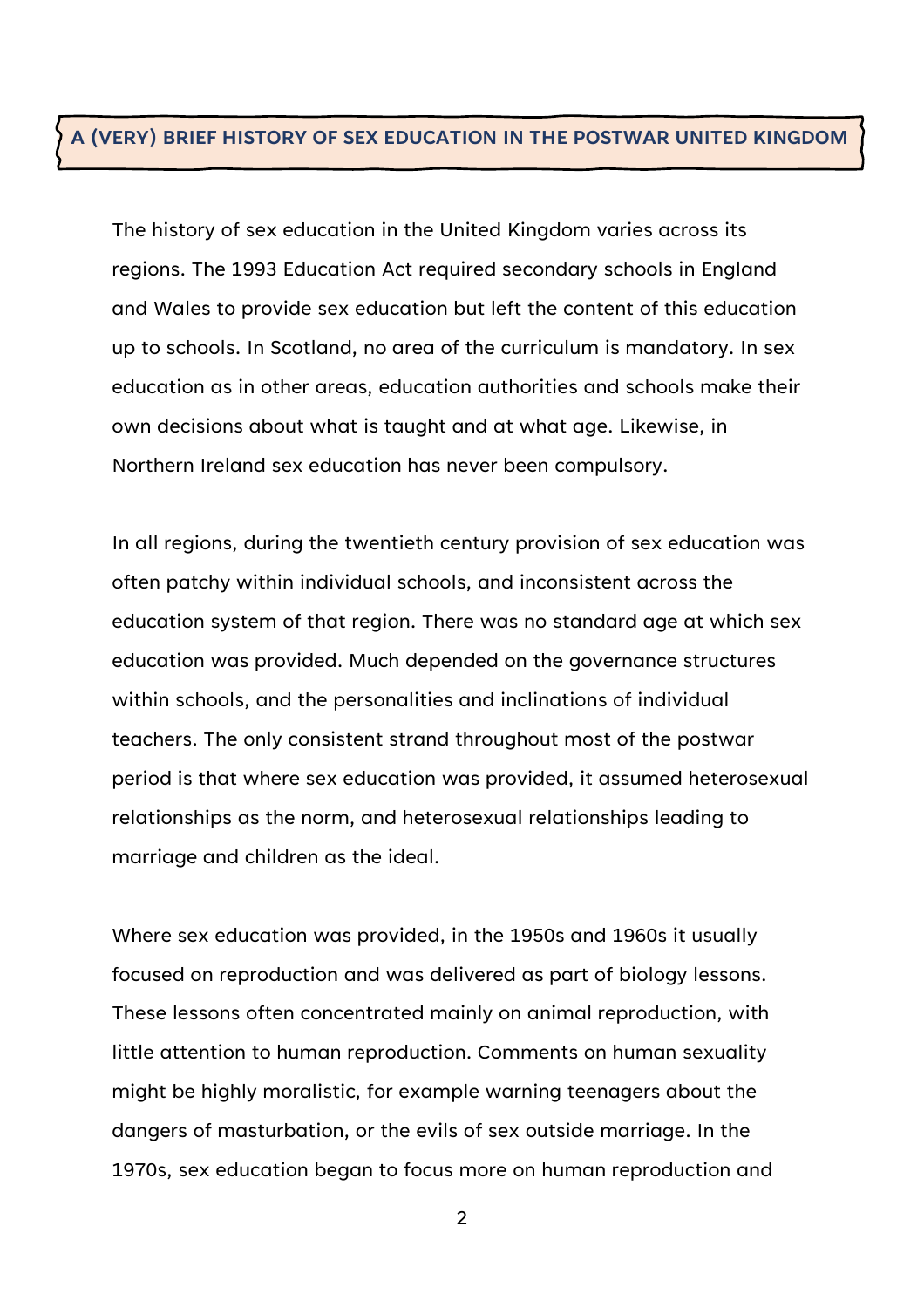behaviour, with greater attention to information about contraception. This focus continued throughout the 1980s, reinforced by growing awareness of AIDS.

Attitudes towards gender influenced formal and informal sex education. For much of the twentieth century, girls were viewed as naturally less sexual, and expected to remain 'innocent'. They were seen as immoral if they had sex outside marriage, and irresponsible if they became pregnant at a young age. Teenage boys were expected to want sex and bore less responsibility for unplanned pregnancies. Girls therefore received more warnings about sex, but not necessarily more information.

The introduction of the oral contraceptive pill in the 1960s reinforced the view that girls were responsible for preventing pregnancy. It was not until the 1980s that popular sex education campaigns started to target young men. This shift coincided with changing ideas about men's roles and responsibilities. It happened around the same time as government campaigns promoting safe sex to tackle rising HIV rates. These campaigns had different roots, but both targeted men and sought to increase condom use.

Sex education in schools has always been a political issue. Disagreements have hinged on everything from whether information about sex corrupts innocent children or provides them with the tools to make better decisions about their health and relationships, through to if sex education is the responsibility of parents or schools, and onto whether it should form part of scientific or social education. These political debates sharpened to a knife-edge in the 1980s.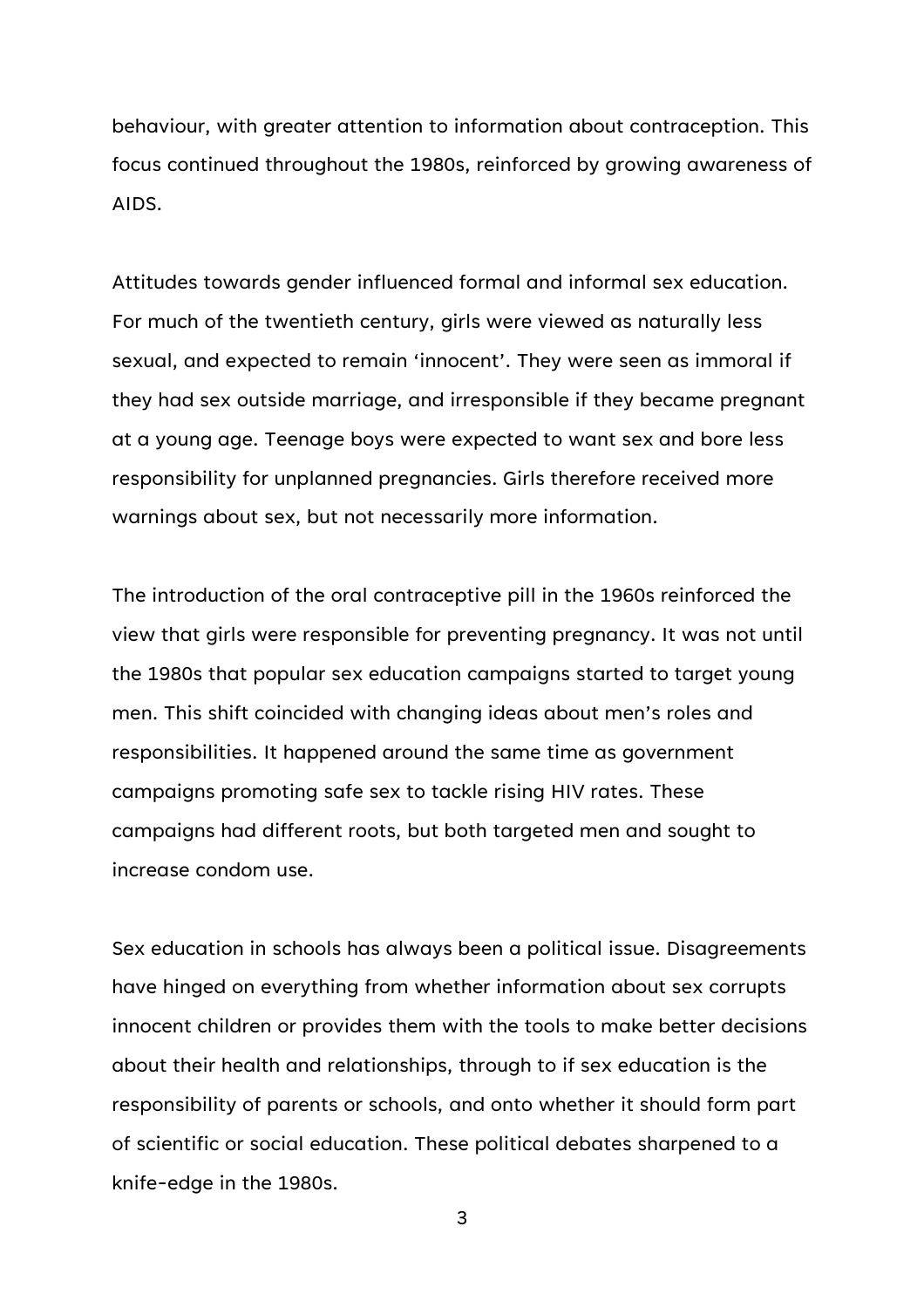In the early 1980s the activist Victoria Gillick, a Roman Catholic mother of ten children, launched a case against the Department of Health and Social Security (DHSS) in England and Wales. The case challenged the authority of the DHSS to enable doctors to prescribe contraception to under-16s without parental consent. Although Gillick lost the case, the publicity surrounding it heightened tensions around the provision of sex education. It contributed to an atmosphere in which many people with responsibility for the wellbeing of children and adolescents felt anxious about the potential legal consequences of their actions.

These anxieties were heighted by the 1988 introduction of Section 28, known as Clause 2a in Scotland. This legislation prohibited 'the promotion of homosexuality by local authorities'. In practice, this meant that local authorities could not provide books, plays, leaflets, or films that depicted LGBTQ+ relationships positively. Teachers who taught about same-sex relationships could face disciplinary action. The law was stopped in Scotland in 2000 and in the rest of the United Kingdom in 2003. It is common to think of the period since the 1960s as a time of increasing openness around sexuality. This overview of sex education shows that gains were unevenly distributed, while the state discriminated against and stigmatised some groups.

At present, [provision for relationships and sex education \(RSE\) still differs](https://www.fpa.org.uk/our-views/)  [across the devolved regions.](https://www.fpa.org.uk/our-views/) In England, from September 2020, all secondary schools were required to teach relationships and sex education. Guidance for schools includes LGBT inclusivity, consent, and social media. In Wales, from 2022 onwards compulsory, comprehensive, and inclusive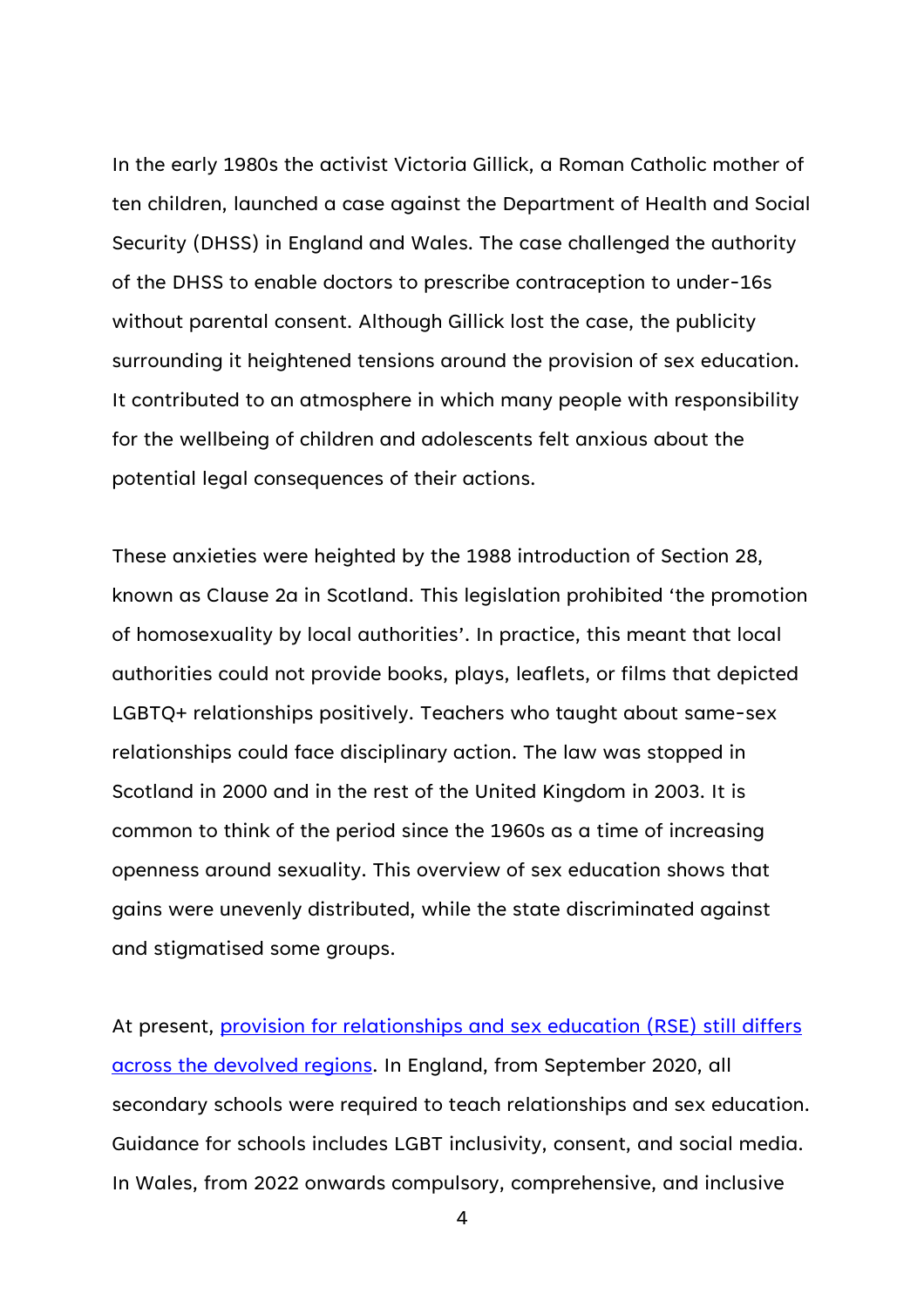relationships and sexuality education will be provided for children from the age of five upwards. In Scotland, the Government has published statutory guidance on relationships, sexual health, and parenthood education in state-maintained schools, but it is not compulsory. Faith schools, which teach one in five pupils in Scotland, are allowed to follow their own guidance. In Northern Ireland, RSE is included on a statutory basis within the Northern Irish curriculum. Grant-aided schools are required to develop a policy on relationships and sexuality education, but this is based on the ethos of the school and evidence suggests many schools do not have a policy in place.

## Ы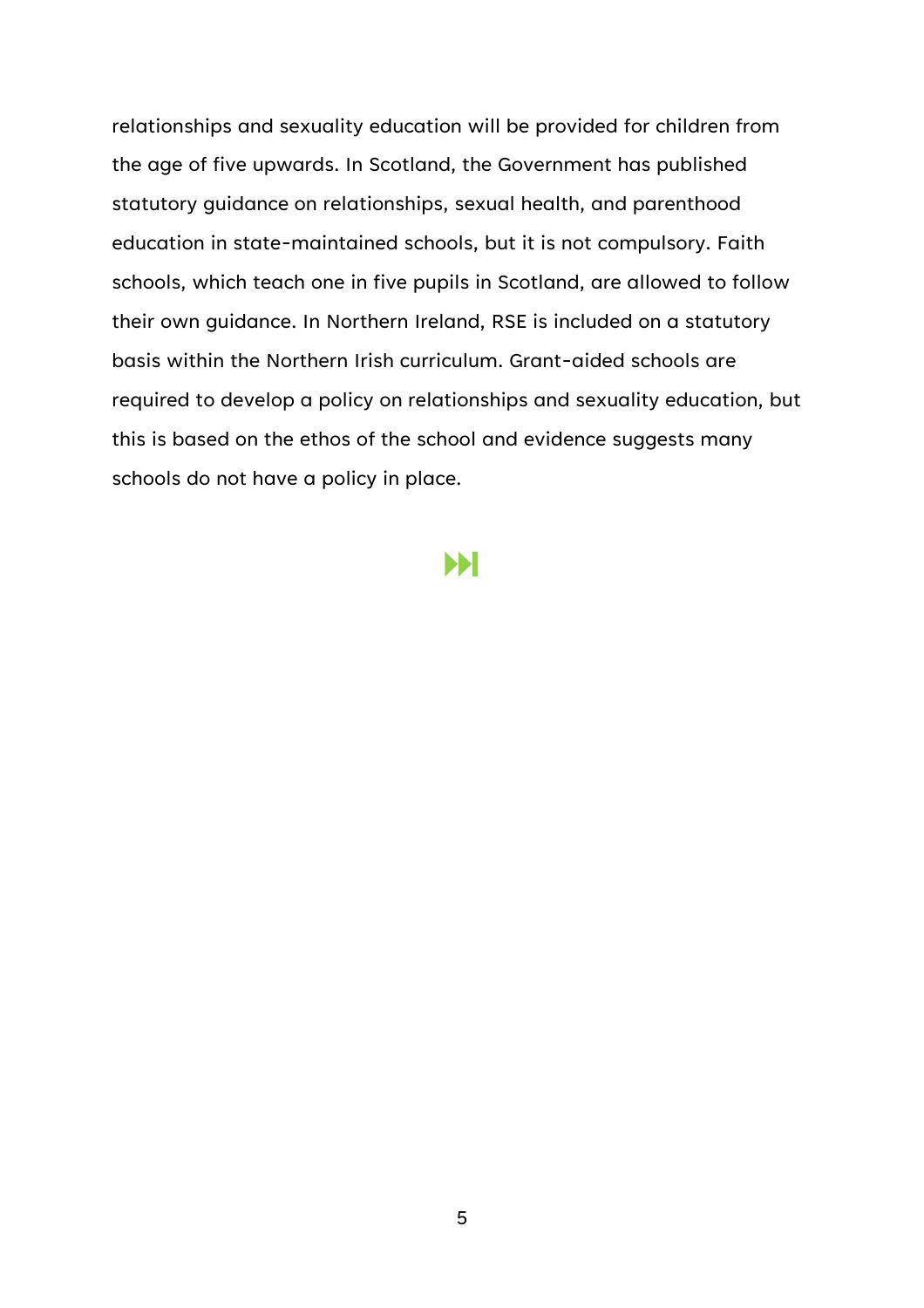### **ACTIVITY: SEX EDUCATION THEN & NOW: PUTTING YOURSELF IN THE PICTURE**

### **Task**

Quotations about individual experiences of sex education in each decade from the 1960s to the 2010s are followed by a series of questions. Participants are then asked to draw themselves in an empty panel and reflect on their own experiences of sex education.

The quotations provide snapshots on different aspects of sex education over time. This prompts participants to consider what has changed, and what has stayed the same. Inviting participants to include their own experiences helps them to place their own education within historical perspective.

**Group leaders:** Some participants may feel uncomfortable discussing sex. They might worry about revealing gaps in their own knowledge. If the activity is carried out in a school setting, participants may not want to be publicly critical of the school.

The questions can be discussed throughout the entire group, in small groups, or left for participants to reflect on alone. Questions 1-4, dealing with the historical sources, may seem less personal and therefore work well for group discussion.

To encourage sharing of experience if participants feel uncomfortable talking about these issues, they could write their responses to Question 5,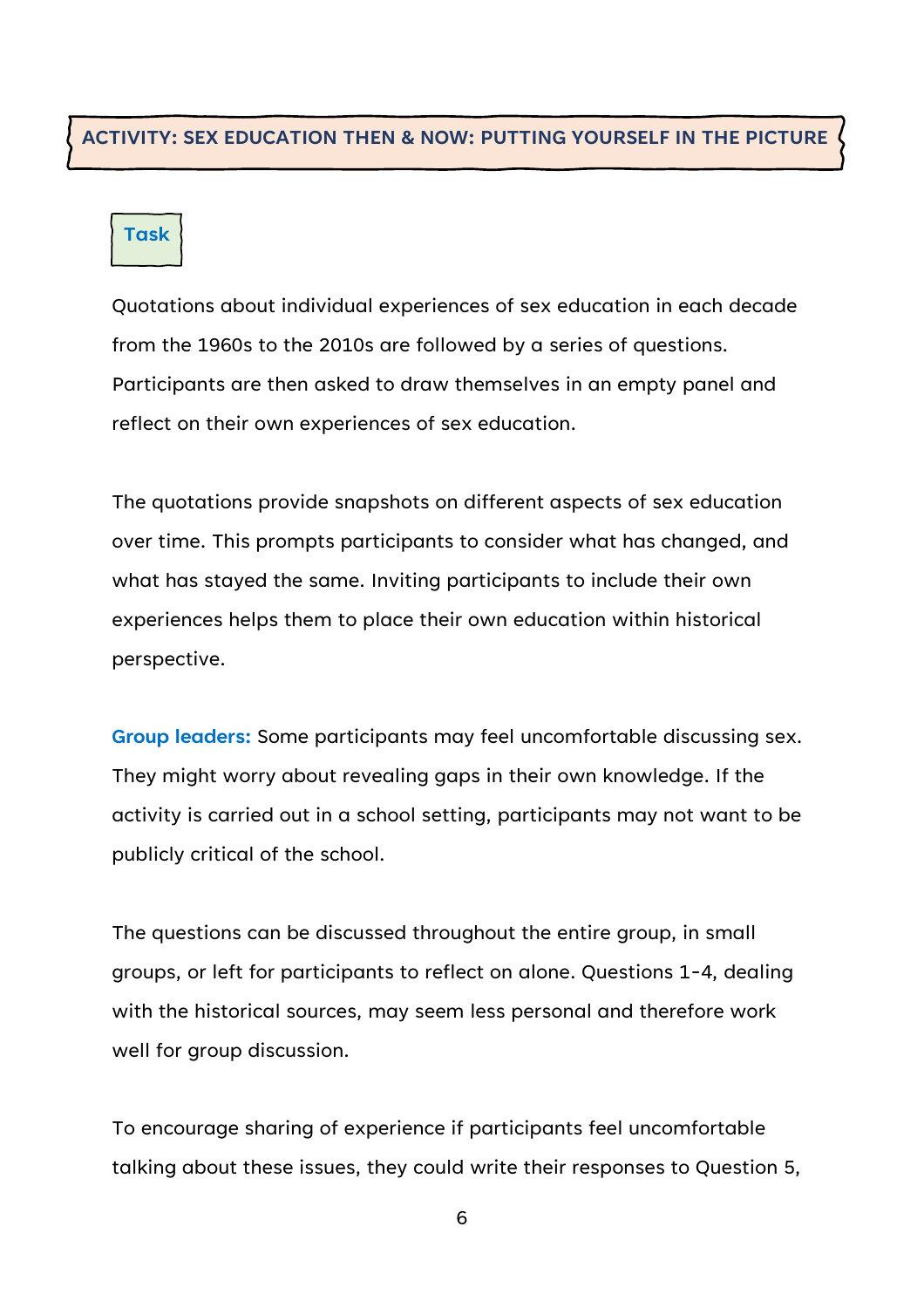on improvements to sex education today on post-it notes for the group leader to read out. These responses could be used as a basis for the group to create a combined response to Question 6.

Participants might want to know more about [Mass Observation,](http://www.massobs.org.uk/) where some of the quotations come from. Mass Observation is a social research organisation. It collects in-depth responses to surveys on diverse topics from volunteer panellists. Its mission is to chart the history of everyday life in Britain.

Question 5 mentions the **Decolonising Contraception** collective. This group works to address sexual health inequalities experienced by Black people and people of colour (BPOC). The collective emphasises that people have a right to explore and define their own sexuality. It campaigns for better sexual health advice and treatment for BPOC.

Participants might ask about this group. Use this as an opportunity to ensure that participants are aware of good sources of information and guidance. The toolkit provides a list of resources – you can point participants towards this information.

## **'TAKE HOME' HISTORICAL CONTEXT MESSAGES**

- $\frac{1}{2}$  Young people learnt about sex from many different sources, but these sources were often flawed
- $\ddot$  The assumptions behind sex education have changed a lot over time
- $\frac{1}{2}$  Increased openness about sex from the 1960s did not remove stigma, especially for LGBTQ+ people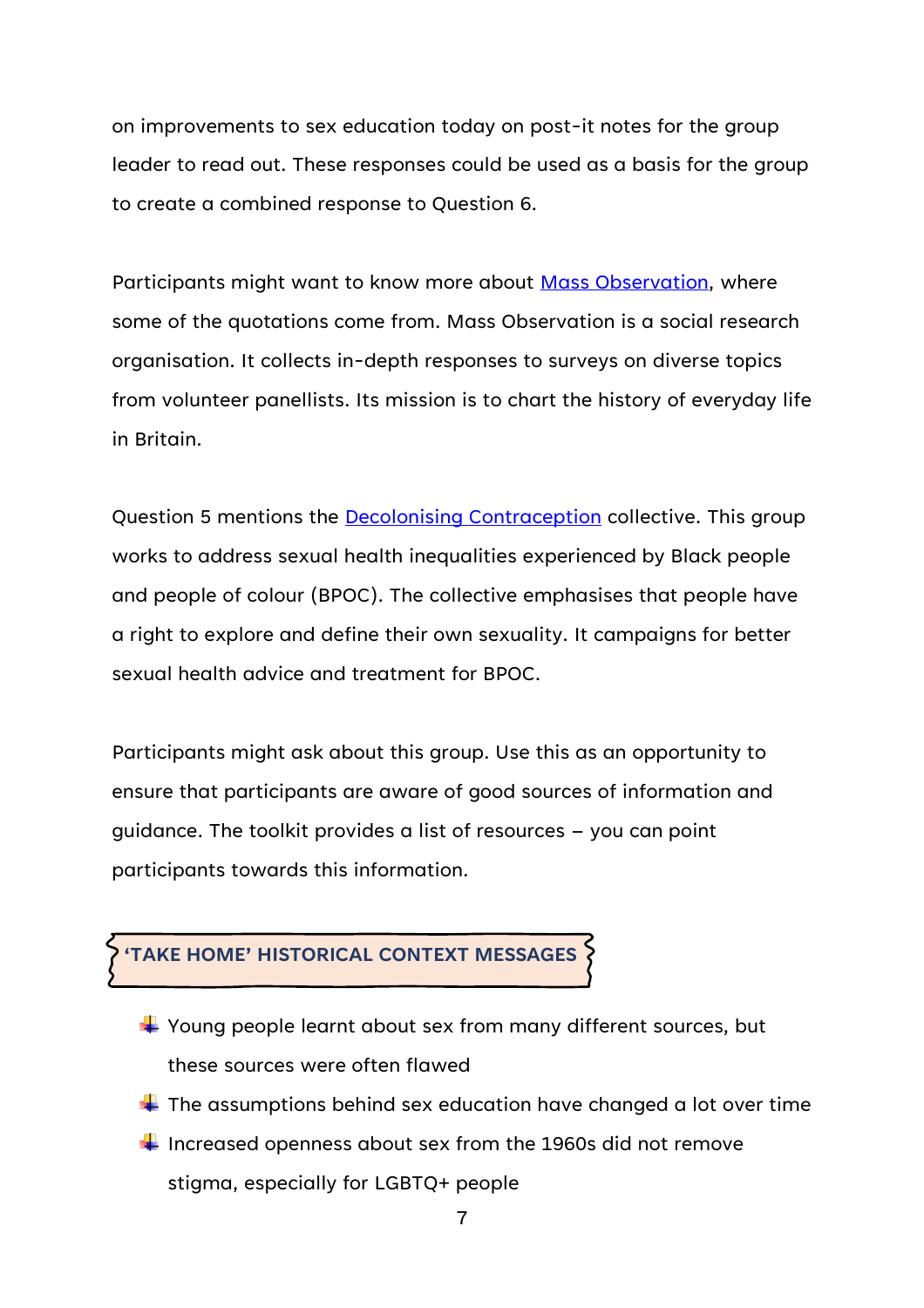$\overline{\phantom{a} }$  Wider ideas about gender and sexuality, as well as the emotions attached to sex, still affect how sex education is delivered today

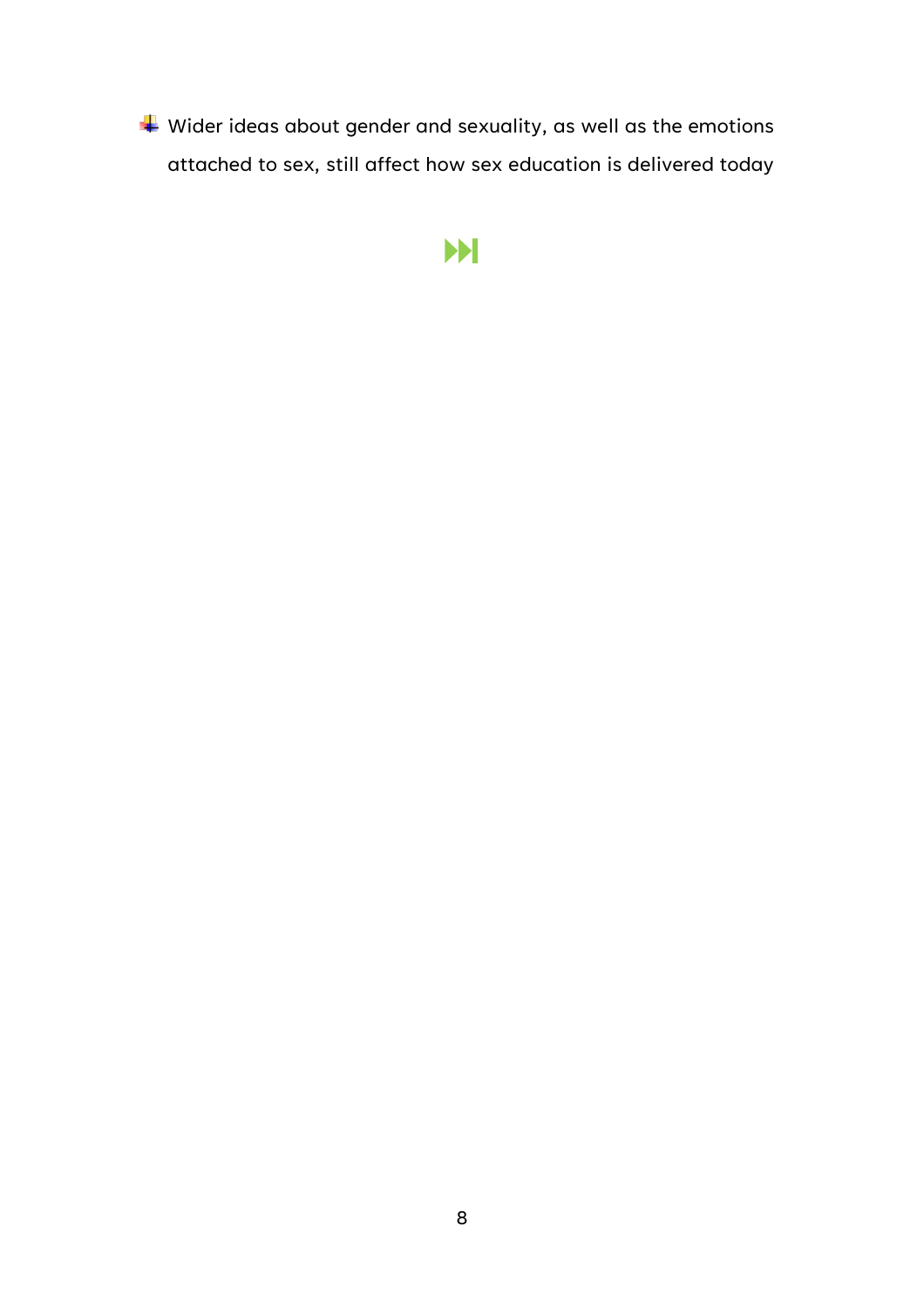### **ACTIVITY: 'MEN TOO': CONTRACEPTION AND SEX EDUCATION**

# **Task**

The activity shows participants campaign posters from the 1980s encouraging young men to take responsibility for contraception. Questions ask participants to reflect on attitudes towards sex and contraception in the 1980s, and today. Participants are then asked to design their own contraception campaign poster.

The activity asks participants to reflect on changing approaches to gender and contraception over time. It encourages them to consider how gender affects attitudes towards contraception. Designing a contraception campaign poster helps them to sum up the key messages about contraception that they think are important.

**Group leaders:** Again, some participants may feel uncomfortable discussing sex or their own experiences of sex education. As with the previous activity, consider whether it is best to discuss questions in large or small groups, or to allow participants to reflect on them alone.

Questions 2 and 3 are less personal and might work best for large group discussion. Question 2 could even be organised as a debate. Participants could write their responses to Question 4 on post-it notes for the group leader to read out. These responses can be used as the basis for a collectively designed campaign poster.

As participants look at the campaign posters, ask questions like: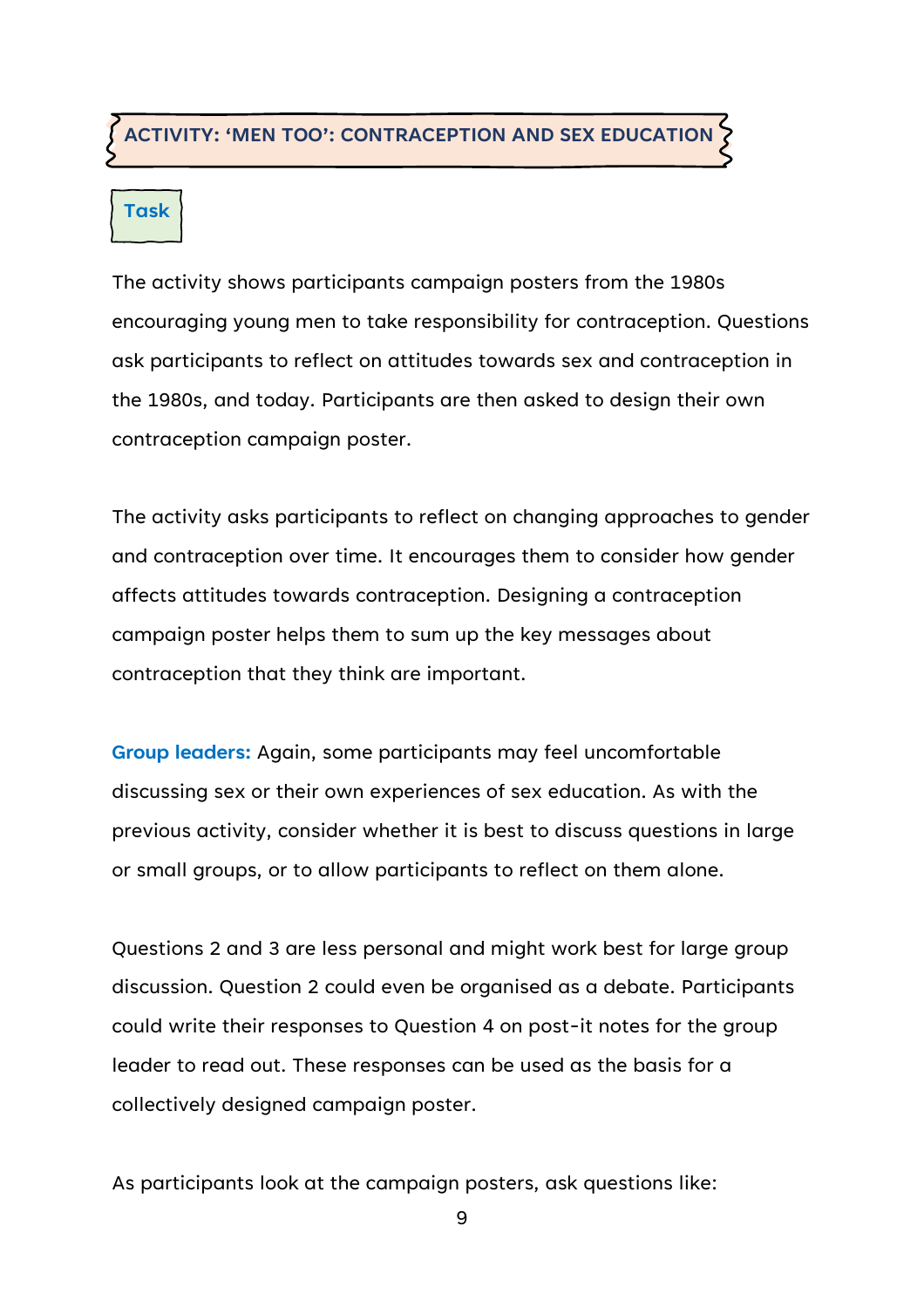- $\triangleq$  Are these effective posters?
- $\frac{1}{2}$  What makes them effective?
- $\blacktriangleright$  Why is the image of a rugby team used on one poster?
- $\blacktriangleright$  Why are the man's eyes and ears covered on the other poster?
- $\overline{\phantom{a}}$  Do these posters make any assumptions about male attitudes to contraception?

These questions help participants to consider what makes an effective campaign poster. This will be useful when they design their own campaign poster.

The text at the bottom of the 'Contraception is not a one sided game' poster is difficult to read. It says that all men, married or single, can get free advice on contraception from family planning clinics. It provides details for the Family Planning Association.

Ask participants what information they want to give on their posters. This provides another opportunity to point participants towards good sources of information and guidance, including those listed in the toolkit.



- $\frac{1}{\sqrt{1}}$  In wider society, attitudes towards sex are often related to assumptions about gender
- $\div$  From the 1960s, these assumptions led to beliefs that in heterosexual relationships, it was women's responsibility to manage contraception